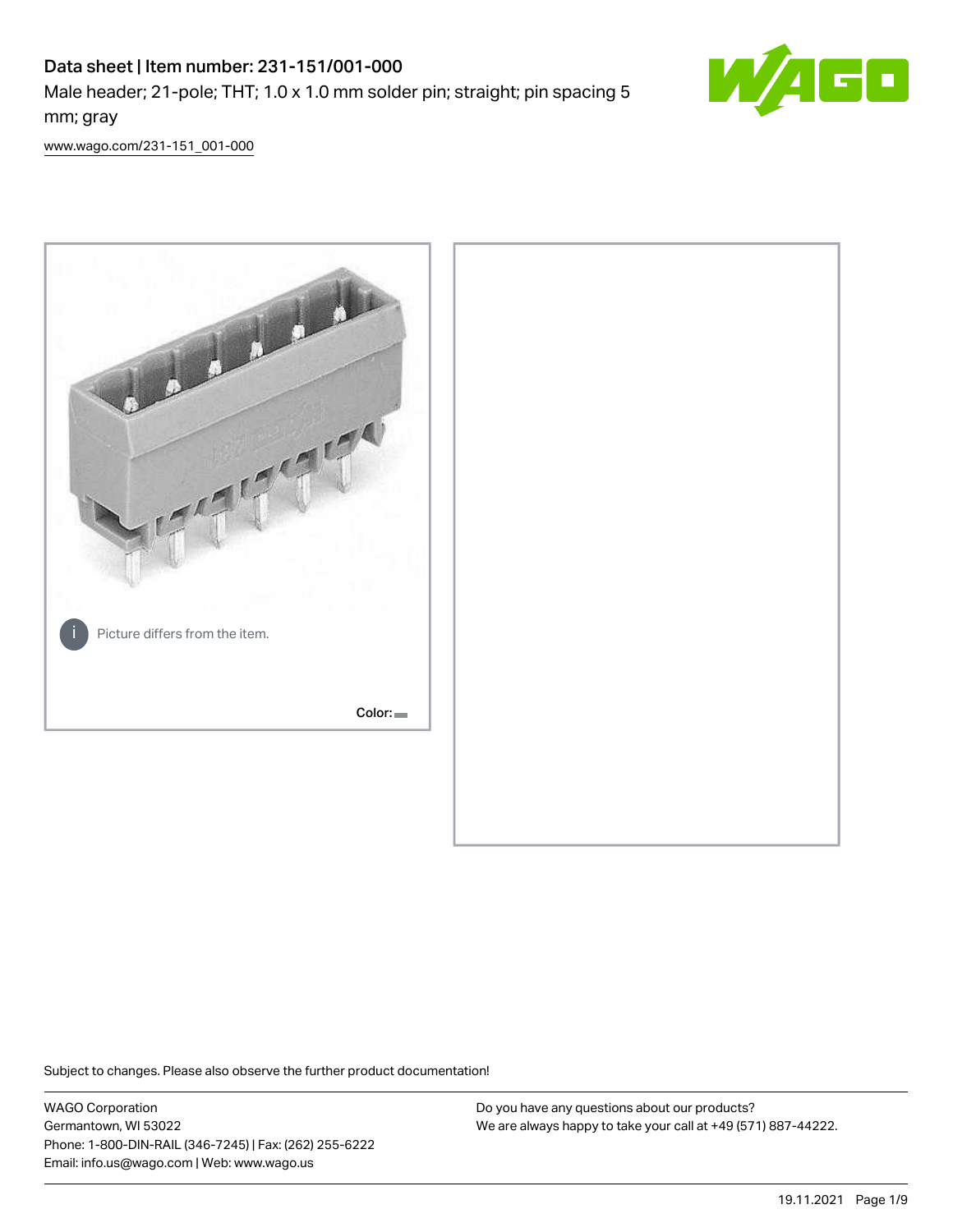

Dimensions in mm

 $L =$  (pole no.  $-1$ ) x pin spacing  $+8.2$  mm

### Item description

- **Horizontal or vertical PCB mounting via straight or angled solder pins**
- **Pin cross-section: 1 x 1 mm**
- $\blacksquare$ With coding fingers

## Data Notes

Safety information 1 The MCS – MULTI CONNECTION SYSTEM includes connectors

Subject to changes. Please also observe the further product documentation!  $\nu$ 

WAGO Corporation Germantown, WI 53022 Phone: 1-800-DIN-RAIL (346-7245) | Fax: (262) 255-6222 Email: info.us@wago.com | Web: www.wago.us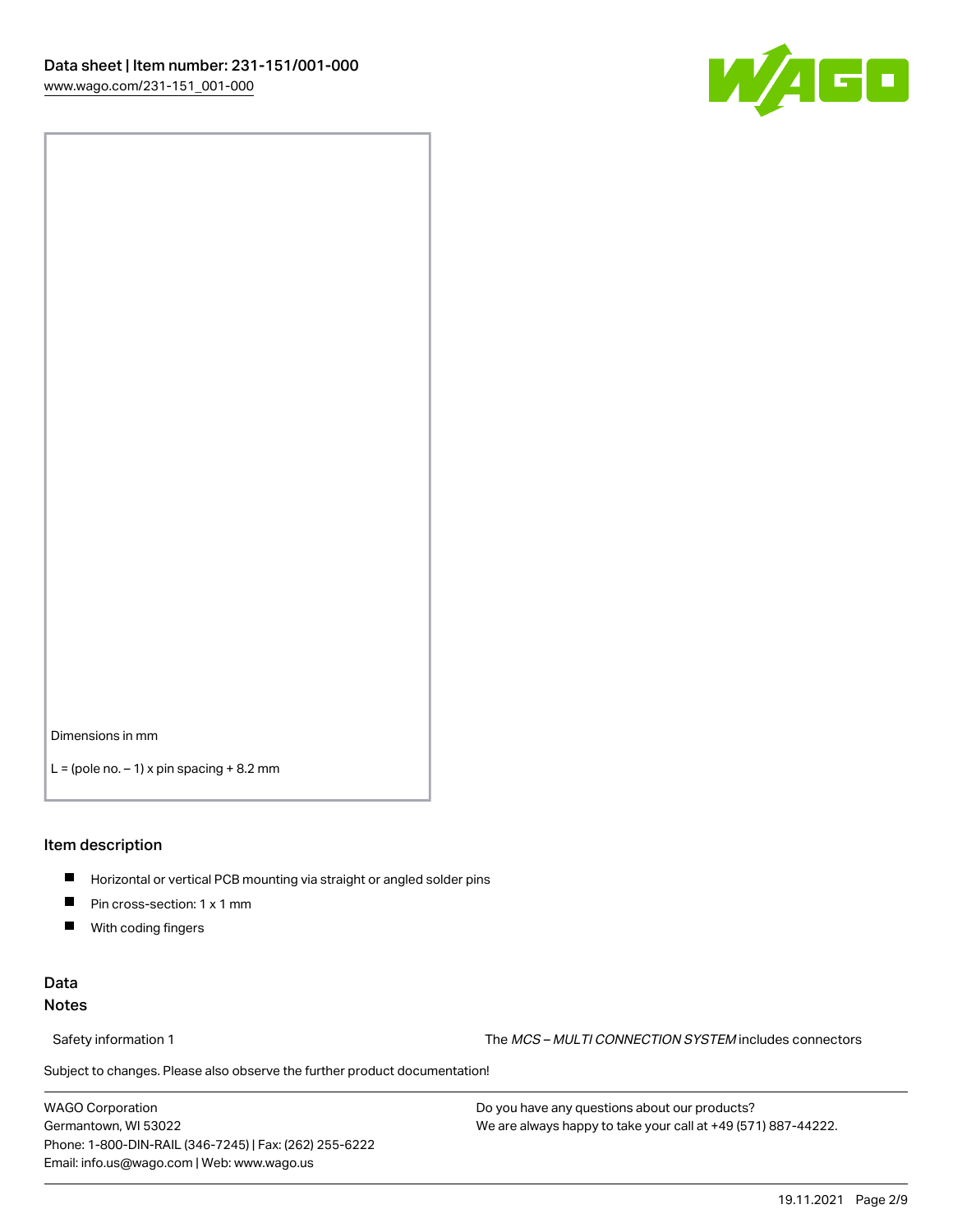

|           | without breaking capacity in accordance with DIN EN 61984. When<br>used as intended, these connectors must not be connected<br>/disconnected when live or under load. The circuit design should<br>ensure header pins, which can be touched, are not live when<br>unmated. |
|-----------|----------------------------------------------------------------------------------------------------------------------------------------------------------------------------------------------------------------------------------------------------------------------------|
| Variants: | Other pole numbers<br>3.8 mm pin projection for male headers with straight solder pins<br>Gold-plated or partially gold-plated contact surfaces<br>Other versions (or variants) can be requested from WAGO Sales or<br>configured at https://configurator.wago.com/        |

## Electrical data

## IEC Approvals

| Ratings per                 | IEC/EN 60664-1                                            |
|-----------------------------|-----------------------------------------------------------|
| Rated voltage (III / 3)     | 320 V                                                     |
| Rated surge voltage (III/3) | 4 <sub>k</sub> V                                          |
| Rated voltage (III/2)       | 320 V                                                     |
| Rated surge voltage (III/2) | 4 <sub>k</sub> V                                          |
| Nominal voltage (II/2)      | 630 V                                                     |
| Rated surge voltage (II/2)  | 4 <sub>k</sub> V                                          |
| Rated current               | 12A                                                       |
| Legend (ratings)            | (III / 2) ≙ Overvoltage category III / Pollution degree 2 |

## UL Approvals

| Approvals per                  | UL 1059 |
|--------------------------------|---------|
| Rated voltage UL (Use Group B) | 300 V   |
| Rated current UL (Use Group B) | 10 A    |
| Rated voltage UL (Use Group D) | 300 V   |
| Rated current UL (Use Group D) | 10 A    |

## Ratings per UL

| Rated voltage UL 1977 | 600 V |
|-----------------------|-------|
| Rated current UL 1977 |       |

## CSA Approvals

| Approvals per                   | ~~    |
|---------------------------------|-------|
| Rated voltage CSA (Use Group B) | 3UU 1 |

Subject to changes. Please also observe the further product documentation!

| <b>WAGO Corporation</b>                                | Do you have any questions about our products?                 |
|--------------------------------------------------------|---------------------------------------------------------------|
| Germantown, WI 53022                                   | We are always happy to take your call at +49 (571) 887-44222. |
| Phone: 1-800-DIN-RAIL (346-7245)   Fax: (262) 255-6222 |                                                               |
| Email: info.us@wago.com   Web: www.wago.us             |                                                               |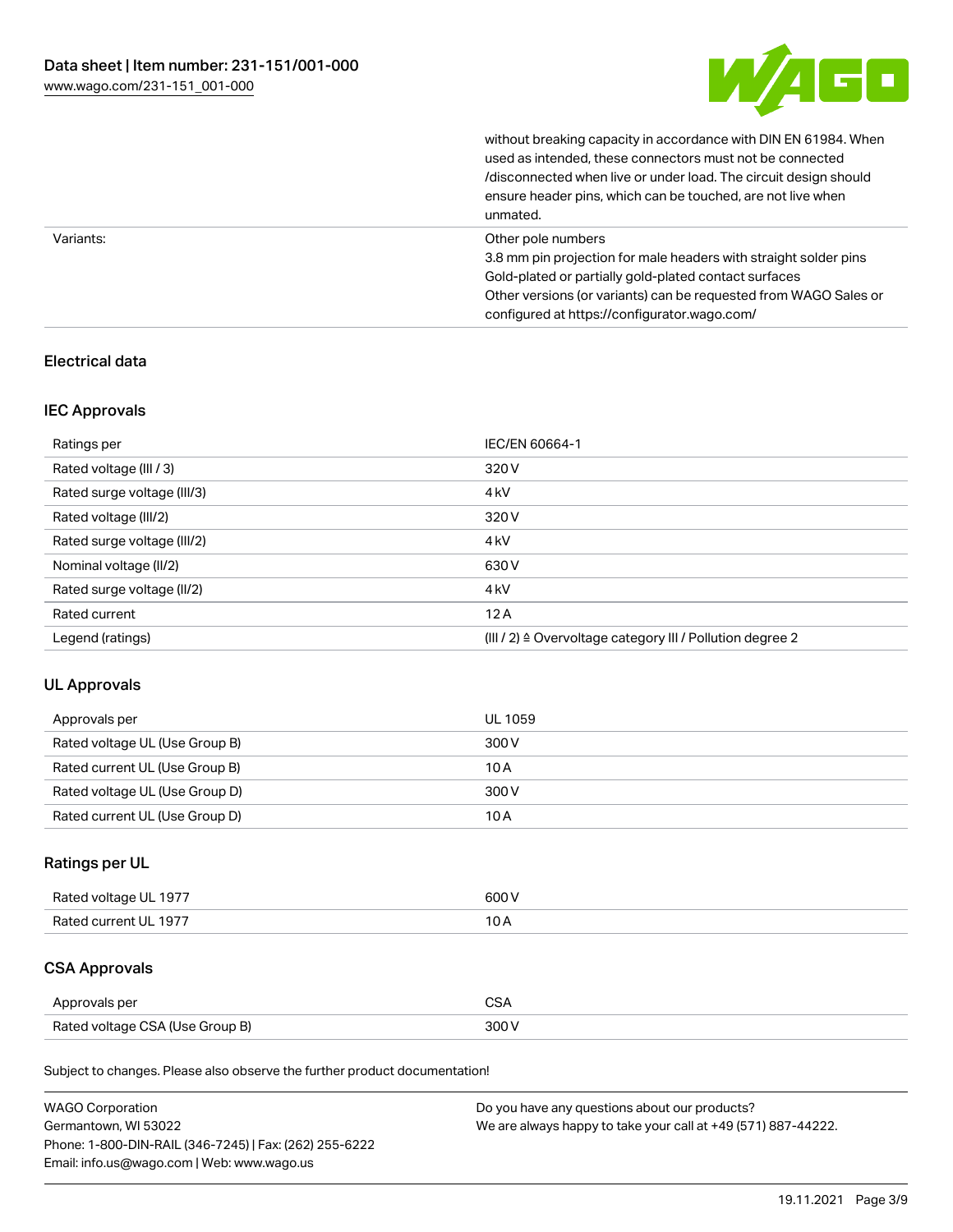[www.wago.com/231-151\\_001-000](http://www.wago.com/231-151_001-000)



| Rated current CSA (Use Group B) | 10 A  |
|---------------------------------|-------|
| Rated voltage CSA (Use Group D) | 300 V |
| Rated current CSA (Use Group D) | 10 A  |

## Connection data

| Total number of potentials | <u>.</u> |
|----------------------------|----------|
| Number of connection types |          |
| Number of levels           |          |

## Connection 1

| Number of poles |  |
|-----------------|--|
|                 |  |

## Physical data

| Pin spacing                          | 5 mm / 0.197 inch    |
|--------------------------------------|----------------------|
| Width                                | 108.2 mm / 4.26 inch |
| Height                               | 17 mm / 0.669 inch   |
| Height from the surface              | 12 mm / 0.472 inch   |
| Depth                                | 8.4 mm / 0.331 inch  |
| Solder pin length                    | $5 \,\mathrm{mm}$    |
| Solder pin dimensions                | $1 \times 1$ mm      |
| Drilled hole diameter with tolerance | $1.4$ $(+0.1)$ mm    |

## Plug-in connection

| Contact type (pluggable connector) | Male connector/plug |
|------------------------------------|---------------------|
| Connector (connection type)        | for PCB             |
| Mismating protection               | No                  |
| Mating direction to the PCB        | 90°                 |
| Locking of plug-in connection      | Without             |

## PCB contact

| PCB Contact                         | тнт                                      |
|-------------------------------------|------------------------------------------|
| Solder pin arrangement              | over the entire male connector (in-line) |
| Number of solder pins per potential |                                          |

Subject to changes. Please also observe the further product documentation!

WAGO Corporation Germantown, WI 53022 Phone: 1-800-DIN-RAIL (346-7245) | Fax: (262) 255-6222 Email: info.us@wago.com | Web: www.wago.us Do you have any questions about our products? We are always happy to take your call at +49 (571) 887-44222.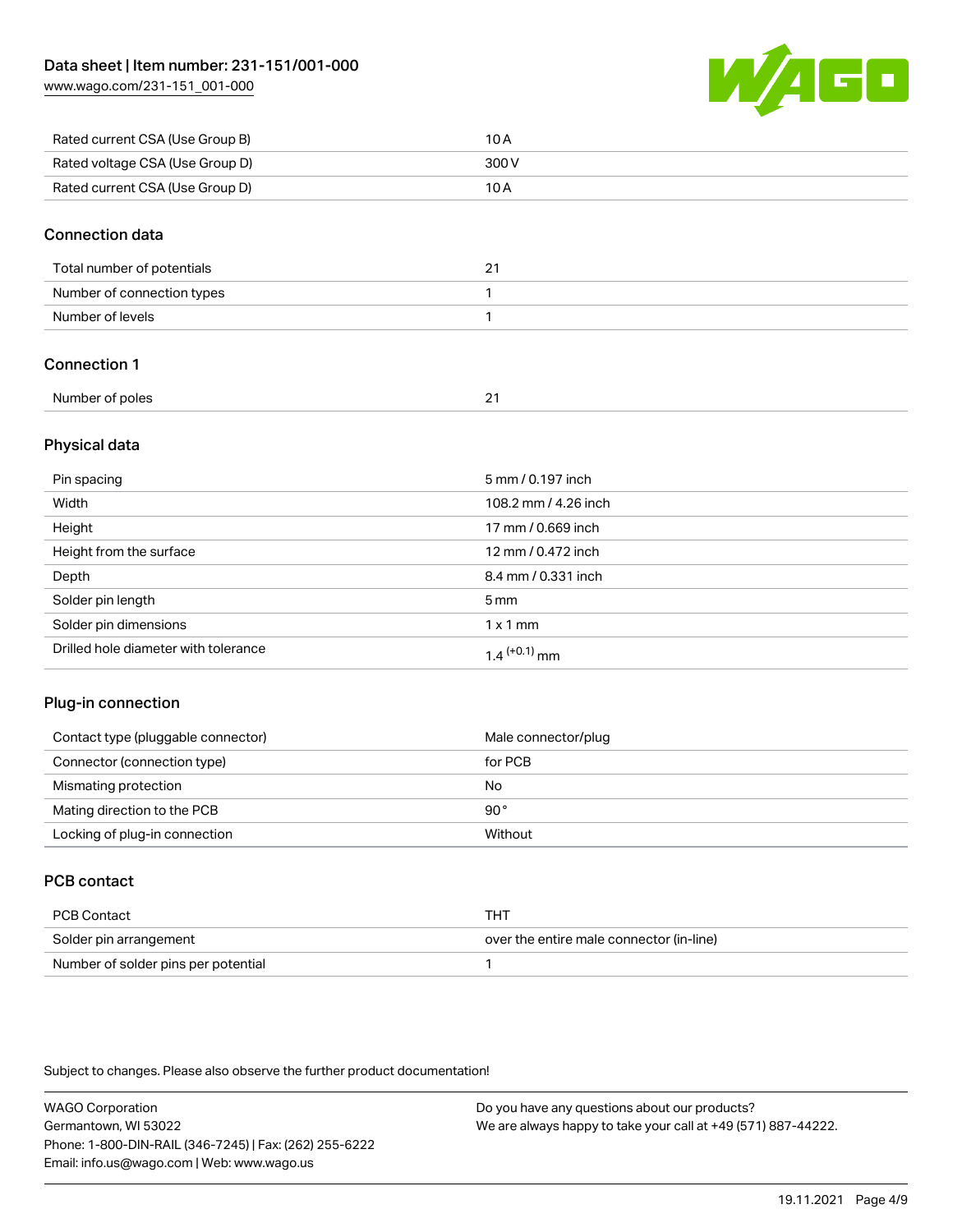

## Material data

| gray                                   |
|----------------------------------------|
|                                        |
| Polyamide (PA66)                       |
| V <sub>0</sub>                         |
| Electrolytic copper (E <sub>Cu</sub> ) |
| tin-plated                             |
| 0.114MJ                                |
| 6.5 g                                  |
|                                        |

#### Environmental requirements

| Limit temperature range | . +100 °C<br>-60 |
|-------------------------|------------------|
|-------------------------|------------------|

## Commercial data

| Product Group         | 3 (Multi Conn. System) |
|-----------------------|------------------------|
| PU (SPU)              | 50 Stück               |
| Packaging type        | box                    |
| Country of origin     | PL                     |
| <b>GTIN</b>           | 4044918864190          |
| Customs tariff number | 8536694040             |

#### Approvals / Certificates

#### Country specific Approvals

| Logo | Approval                               | <b>Additional Approval Text</b> | Certificate<br>name |
|------|----------------------------------------|---------------------------------|---------------------|
|      | CВ<br><b>DEKRA Certification B.V.</b>  | IEC 61984                       | NL-39756            |
|      | <b>CSA</b><br>DEKRA Certification B.V. | C <sub>22.2</sub>               | 1466354             |

#### Ship Approvals

|      |                             |                                 | Certificate |
|------|-----------------------------|---------------------------------|-------------|
| Logo | Approval                    | <b>Additional Approval Text</b> | name        |
|      | <b>ABS</b>                  | $\overline{\phantom{0}}$        | -19         |
|      | American Bureau of Shipping |                                 | HG1869876-  |

Subject to changes. Please also observe the further product documentation!

| <b>WAGO Corporation</b>                                | Do you have any questions about our products?                 |
|--------------------------------------------------------|---------------------------------------------------------------|
| Germantown, WI 53022                                   | We are always happy to take your call at +49 (571) 887-44222. |
| Phone: 1-800-DIN-RAIL (346-7245)   Fax: (262) 255-6222 |                                                               |
| Email: info.us@wago.com   Web: www.wago.us             |                                                               |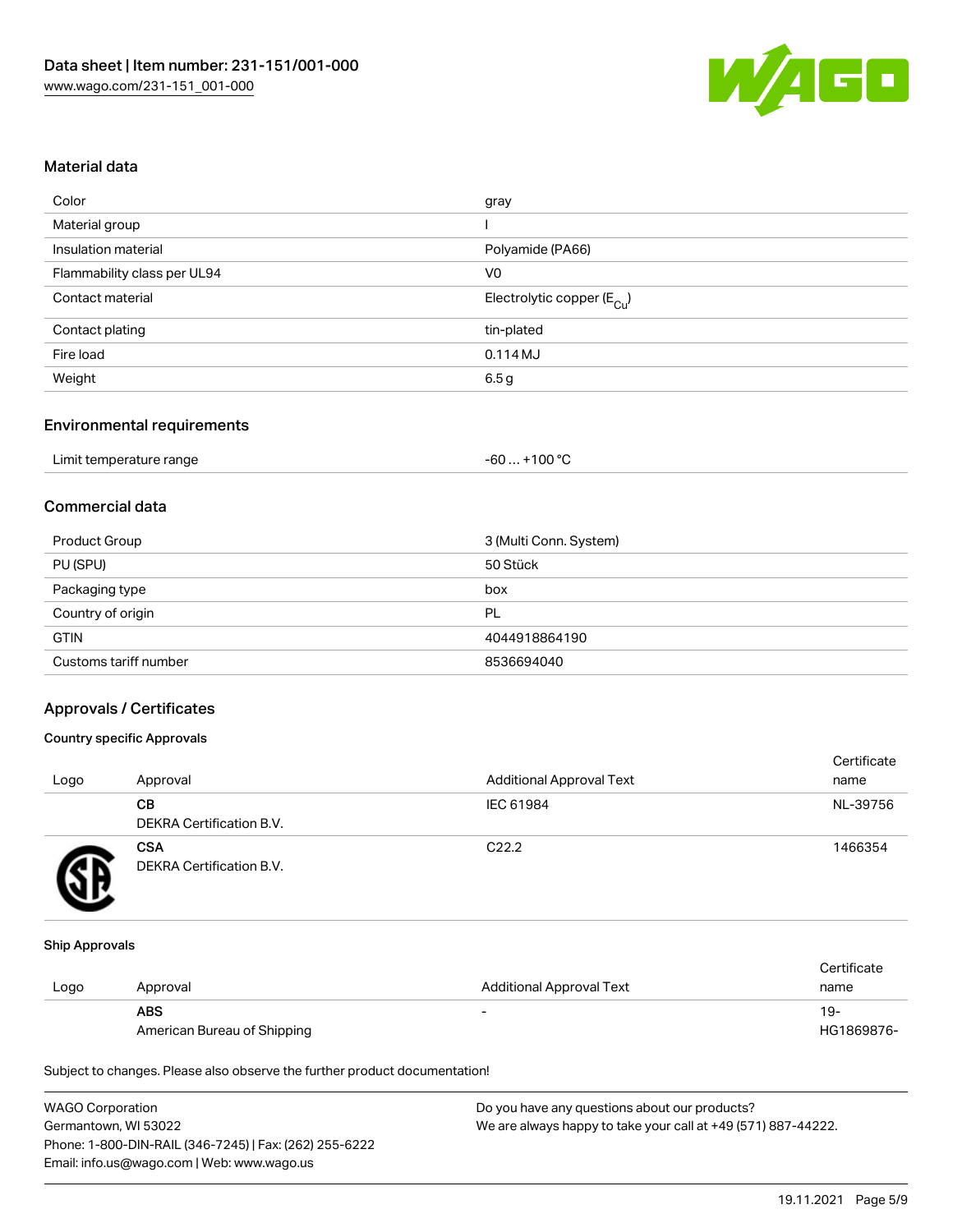

UL 1977 E45171

| <b>ABS</b>          |                                        |                                 | <b>PDA</b>  |
|---------------------|----------------------------------------|---------------------------------|-------------|
|                     | BV                                     | IEC 60998                       | 11915/D0    |
|                     | Bureau Veritas S.A.                    |                                 | <b>BV</b>   |
| <b>BUREAU</b>       |                                        |                                 |             |
|                     | <b>DNV GL</b>                          | $\overline{\phantom{0}}$        | TAE000016Z  |
|                     | Det Norske Veritas, Germanischer Lloyd |                                 |             |
| <b>UL-Approvals</b> |                                        |                                 |             |
|                     |                                        |                                 | Certificate |
| Logo                | Approval                               | <b>Additional Approval Text</b> | name        |
|                     | UL                                     | <b>UL 1059</b>                  | E45172      |
|                     | Underwriters Laboratories Inc.         |                                 |             |

UR Underwriters Laboratories Inc.

## Counterpart

| Item no.231-121/026-000<br>Female plug; 21-pole; 12 AWG max; pin spacing 5 mm; 1 conductor per pole; gray                                              | www.wago.com/231-121<br>$/026 - 000$ |
|--------------------------------------------------------------------------------------------------------------------------------------------------------|--------------------------------------|
| Item no.2231-121/026-000<br>Female plug; 21-pole; push-button; 12 AWG max; pin spacing 5 mm; 1-conductor per pole; gray                                | www.wago.com/2231-121<br>/026-000    |
| Item no.2231-121/031-000<br>Female plug; 21-pole; push-button; mounting flange; 12 AWG max; pin spacing 5 mm; 1-conductor per<br>pole; gray            | www.wago.com/2231-121<br>/031-000    |
| Item no.2231-121/037-000<br>Female plug; 21-pole; push-button; locking lever; 12 AWG max; pin spacing 5 mm; 1-conductor per<br>pole; gray              | www.wago.com/2231-121<br>/037-000    |
| Item no.231-121/027-000<br>Female plug; 21-pole; mounting flange with reinforcing strip; 12 AWG max; pin spacing 5 mm; 1<br>conductor per pole; gray   | www.wago.com/231-121<br>/027-000     |
| Item no.2231-121/102-000<br>Female plug; 21-pole; push-button; with integrated end plate; 12 AWG max; pin spacing 5 mm; 1-<br>conductor per pole; gray | www.wago.com/2231-121<br>/102-000    |
| Item no.231-121/031-000                                                                                                                                | www.wago.com/231-121                 |

Subject to changes. Please also observe the further product documentation!

| <b>WAGO Corporation</b>                                | Do you have any questions about our products?                 |
|--------------------------------------------------------|---------------------------------------------------------------|
| Germantown, WI 53022                                   | We are always happy to take your call at +49 (571) 887-44222. |
| Phone: 1-800-DIN-RAIL (346-7245)   Fax: (262) 255-6222 |                                                               |
| Email: info.us@wago.com   Web: www.wago.us             |                                                               |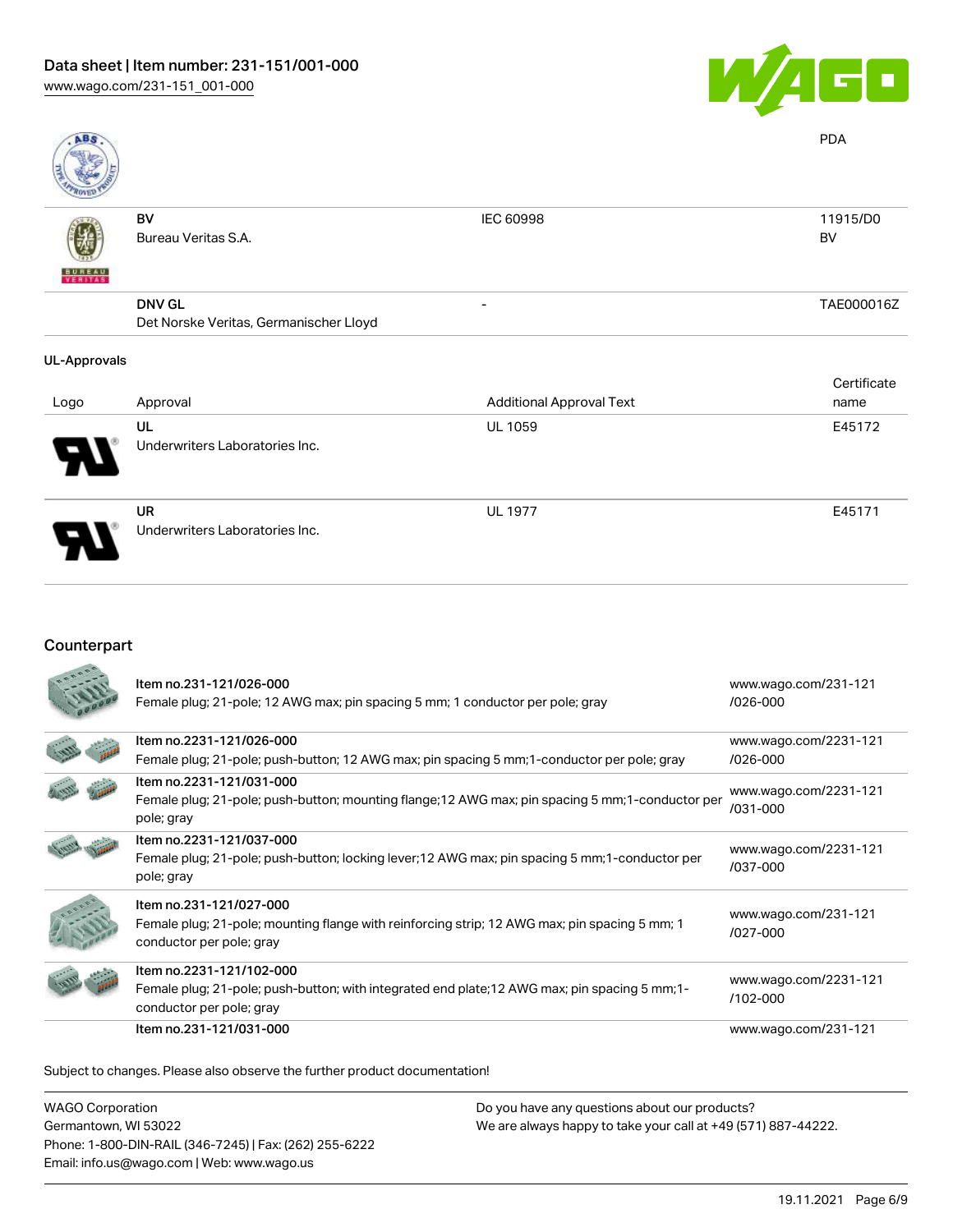

|     | Female plug; 21-pole; mounting flange; 12 AWG max; pin spacing 5 mm; 1 conductor per pole; gray                                                                  | /031-000                             |
|-----|------------------------------------------------------------------------------------------------------------------------------------------------------------------|--------------------------------------|
|     | Item no.231-121/037-000<br>Female plug; 21-pole; locking lever; 12 AWG max; pin spacing 5 mm; 1 conductor per pole; gray                                         | www.wago.com/231-121<br>/037-000     |
|     | Item no.231-121/102-000<br>Female plug; 21-pole; with integrated end plate; 12 AWG max; pin spacing 5 mm; 1 conductor per<br>pole; gray                          | www.wago.com/231-121<br>$/102 - 000$ |
| ø   | Item no.232-121/026-000<br>1-conductor female connector, angled; CAGE CLAMP <sup>®</sup> ; 2.5 mm <sup>2</sup> ; Pin spacing 5 mm; 21-pole; 2,50<br>$mm2$ ; gray | www.wago.com/232-121<br>$/026 - 000$ |
| g). | Item no.232-221/026-000<br>1-conductor female connector, angled; CAGE CLAMP <sup>®</sup> ; 2.5 mm <sup>2</sup> ; Pin spacing 5 mm; 21-pole; 2,50<br>$mm2$ ; gray | www.wago.com/232-221<br>/026-000     |

#### Optional accessories

#### Coding

| Intermediate plate |                                                                  |                      |
|--------------------|------------------------------------------------------------------|----------------------|
| A 12               | Item no.: 231-500<br>Spacer; for formation of groups; light gray | www.wago.com/231-500 |
| Coding             |                                                                  |                      |
|                    | Item no.: 231-129<br>Coding key; snap-on type; light gray        | www.wago.com/231-129 |

## Downloads Documentation

| <b>Additional Information</b> |            |        |          |
|-------------------------------|------------|--------|----------|
| Technical explanations        | 2019 Apr 3 | pdf    | Download |
|                               |            | 2.0 MB |          |

## CAD files

#### CAD data

| 2D/3D Models 231-151/001-000      | URL | Download |
|-----------------------------------|-----|----------|
| CAE data                          |     |          |
| EPLAN Data Portal 231-151/001-000 | URL | Download |
| ZUKEN Portal 231-151/001-000      | URL | Download |

Subject to changes. Please also observe the further product documentation!

WAGO Corporation Germantown, WI 53022 Phone: 1-800-DIN-RAIL (346-7245) | Fax: (262) 255-6222 Email: info.us@wago.com | Web: www.wago.us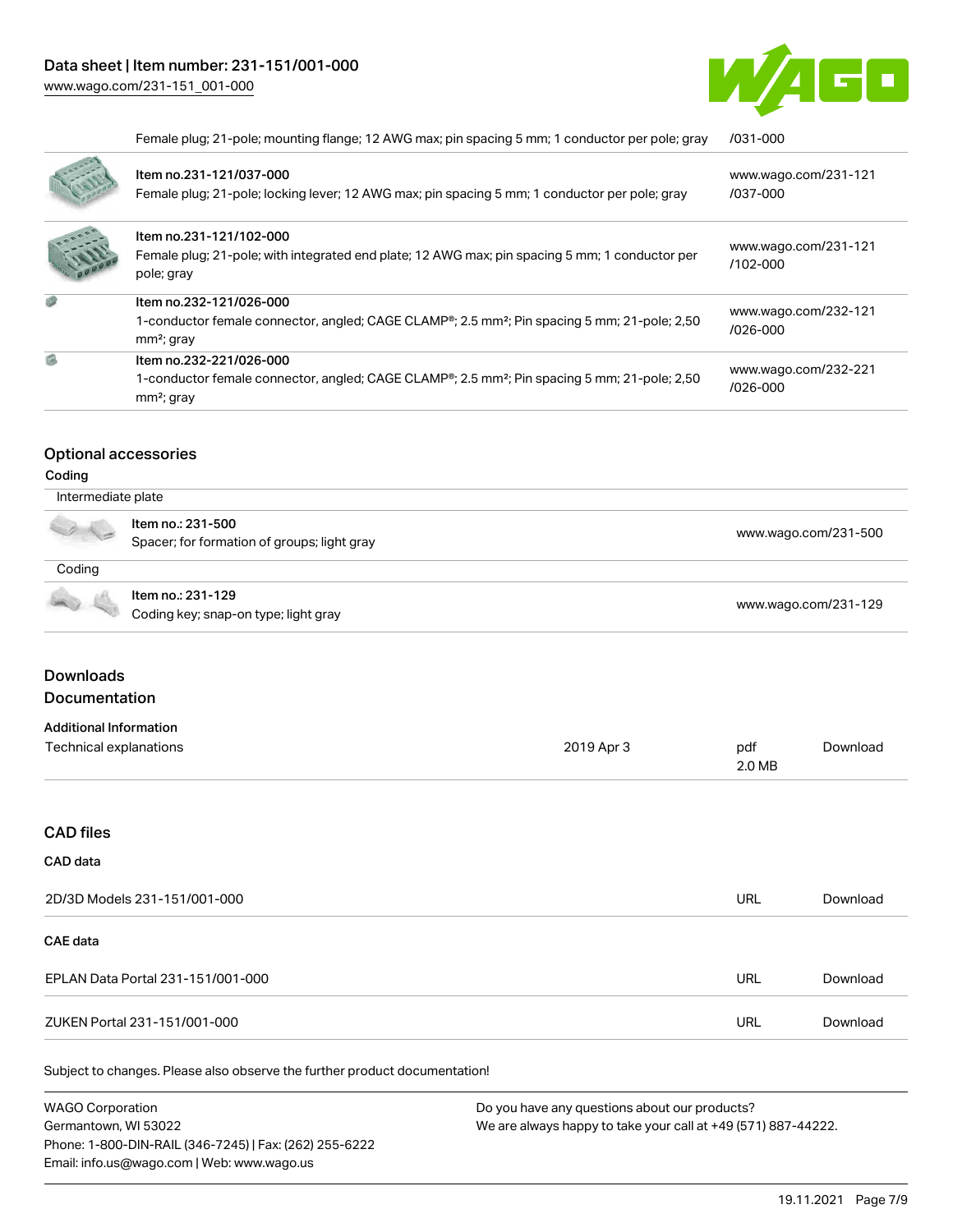EPLAN Data Portal 231-151/001-000 URL [Download](https://www.wago.com/global/d/EPLAN_URLS_231-151_001-000)

#### PCB Design

| Symbol and Footprint 231-151/001-000                                                                                              | URL | Download |
|-----------------------------------------------------------------------------------------------------------------------------------|-----|----------|
| ______<br>____<br>the contract of the contract of the contract of the contract of the contract of the contract of the contract of |     |          |

CAx data for your PCB design, consisting of "schematic symbols and PCB footprints", allow easy integration of the WAGO component into your development environment.

#### Supported formats:

- $\blacksquare$ Accel EDA 14 & 15
- $\blacksquare$ Altium 6 to current version
- $\blacksquare$ Cadence Allegro
- $\blacksquare$ **DesignSpark**
- $\blacksquare$ Eagle Libraries
- $\blacksquare$ KiCad
- $\blacksquare$ Mentor Graphics BoardStation
- $\blacksquare$ Mentor Graphics Design Architect
- $\blacksquare$ Mentor Graphics Design Expedition 99 and 2000
- $\blacksquare$ OrCAD 9.X PCB and Capture
- $\blacksquare$ PADS PowerPCB 3, 3.5, 4.X, and 5.X
- $\blacksquare$ PADS PowerPCB and PowerLogic 3.0
- П PCAD 2000, 2001, 2002, 2004, and 2006
- $\blacksquare$ Pulsonix 8.5 or newer
- $\blacksquare$ STL
- $\blacksquare$ 3D STEP
- $\blacksquare$ TARGET 3001!
- $\blacksquare$ View Logic ViewDraw
- $\blacksquare$ Quadcept
- $\blacksquare$ Zuken CadStar 3 and 4
- $\blacksquare$ Zuken CR-5000 and CR-8000

PCB Component Libraries (EDA), PCB CAD Library Ultra Librarian

### Environmental Product Compliance

#### Compliance Search

| Environmental Product Compliance 231-151/001-000                                    | URL | Download |
|-------------------------------------------------------------------------------------|-----|----------|
| THT male header; 1.0 x 1.0 mm solder pin; straight; Pin spacing 5 mm; 21-pole; gray |     |          |

Subject to changes. Please also observe the further product documentation!

WAGO Corporation Germantown, WI 53022 Phone: 1-800-DIN-RAIL (346-7245) | Fax: (262) 255-6222 Email: info.us@wago.com | Web: www.wago.us